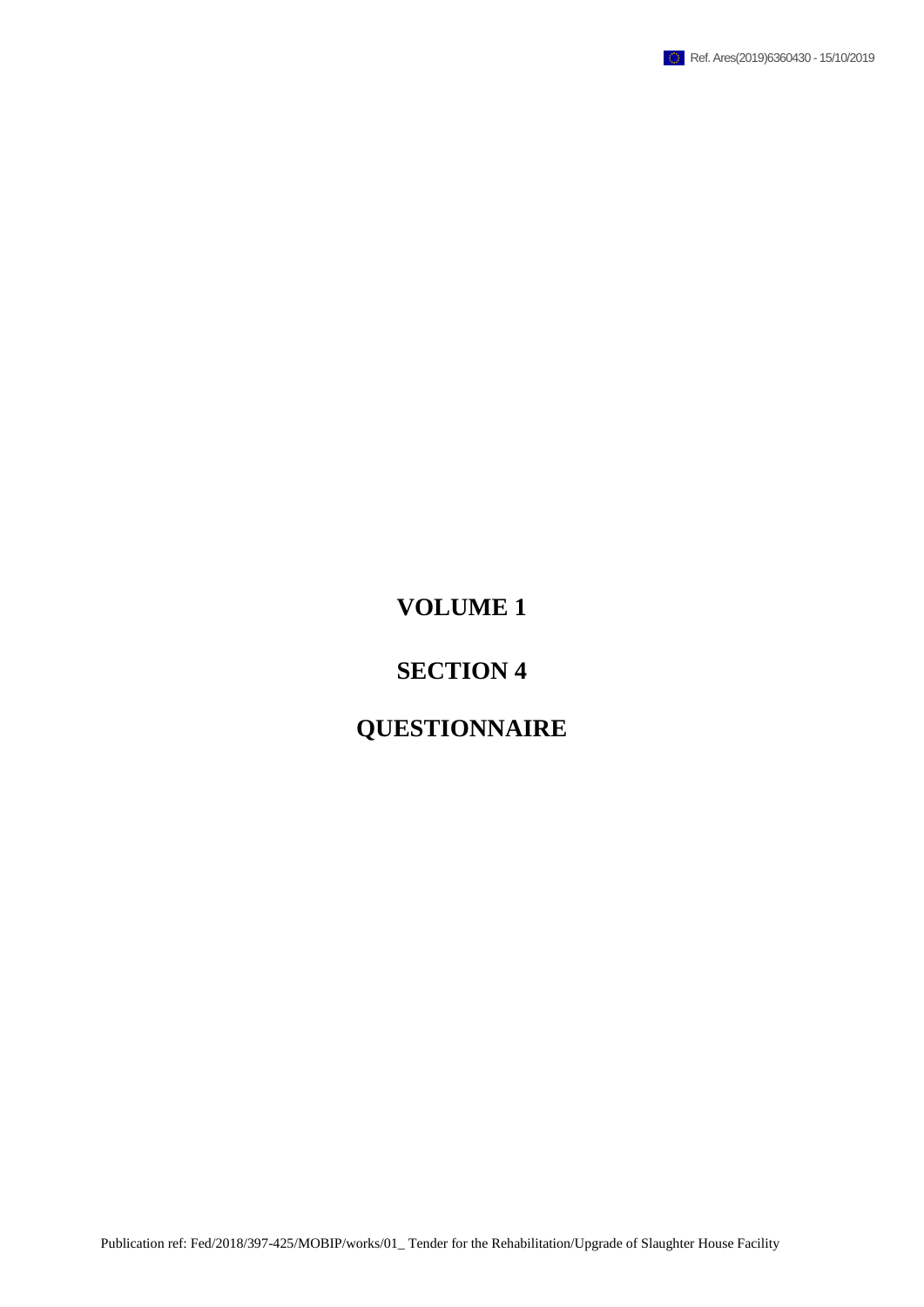### **VOLUME 1 SECTION 4 QUESTIONNAIRE CONTENTS**

#### **Additional notice to tenderers**

- **Form 4.1 General information about the tenderer Form 4.2 Organisation chart Form 4.3 Power of attorney Form 4.4 Financial statement Form 4.5 a) Financial identification form b) Legal entity files Form 4.6 Technical qualifications** 4.6.1 Staff 4.6.2 Plant 4.6.3 Work plan and programme 4.6.4 Experience as contractor 4.6.5 Information on joint ventures
	- 4.6.6 Litigation history
	- 4.6.7 Quality assurance system(s)
	-
	- 4.6.8 Accommodation for the supervisor
	- 4.6.9 Further information